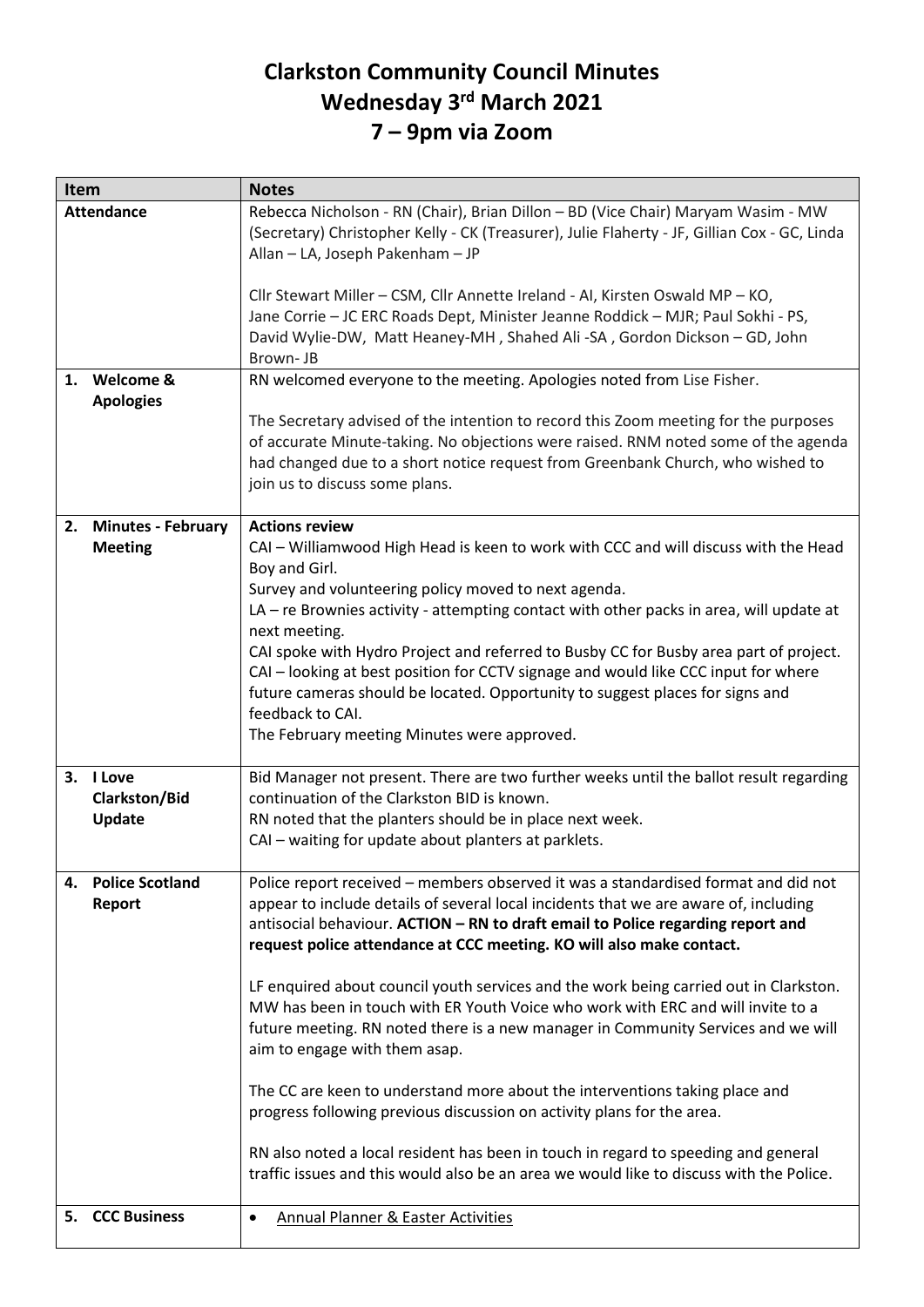|    |                                                     | There was a brief discussion on activity plans, as yet it is unclear whether BID will run<br>anything at Easter. RN suggested an activities subgroup - JF has submitted proposal<br>for competitions including miniature garden, cake baking etc which were positively<br>received.<br>BD - re planters, he has messaged local FB seeds and planting group and can organise<br>3-4 people who can support regular activity. Would not recommend growing veg in a<br>public space next to roads. End of March for planting, tbc with LF.<br>JF asked if a volunteer policy needs to apply if a separate group is established that<br>works with CCC. LA noted that group would still need to establish and risk assess<br>volunteering activities. Further discussion required.<br>ACTION - subgroup meetings to take place to discuss volunteering and easter<br>activities.<br>Gas Explosion Memorial -moved to next meeting<br>٠ |
|----|-----------------------------------------------------|------------------------------------------------------------------------------------------------------------------------------------------------------------------------------------------------------------------------------------------------------------------------------------------------------------------------------------------------------------------------------------------------------------------------------------------------------------------------------------------------------------------------------------------------------------------------------------------------------------------------------------------------------------------------------------------------------------------------------------------------------------------------------------------------------------------------------------------------------------------------------------------------------------------------------------|
|    |                                                     | ACTION - CCC AGM - Secretary send out notice of AGM, confirmed for 31 Marc]h<br>prior to ordinary meeting.                                                                                                                                                                                                                                                                                                                                                                                                                                                                                                                                                                                                                                                                                                                                                                                                                         |
| 6. | <b>East Renfrewshire</b><br><b>Roads Department</b> | There was a presentation from Jane Corrie, ERC Roads dept, with the following key<br>points;                                                                                                                                                                                                                                                                                                                                                                                                                                                                                                                                                                                                                                                                                                                                                                                                                                       |
|    |                                                     | JC explained full details of the methodology for prioritising road repairs, including<br>$\bullet$<br>how roads have a scoring system and are rated through visual condition survey<br>carried out by inspectors and technical officers.<br>There is an extra £3 million capital funding a year for 5 years, started 2 years ago<br>$\bullet$<br>to support more roads improvements                                                                                                                                                                                                                                                                                                                                                                                                                                                                                                                                                |
|    |                                                     | GC asked if the roads list is shared. JC states it is shared to cabinet meeting and is then<br>in the public realm.                                                                                                                                                                                                                                                                                                                                                                                                                                                                                                                                                                                                                                                                                                                                                                                                                |
|    |                                                     | JP shared how Eaglesham Road was resurfaced from eco-friendly resurfacing,<br>requesting any update the impact of this. On the CCC survey the second highest local<br>priority was roads - how can CCC support on this?                                                                                                                                                                                                                                                                                                                                                                                                                                                                                                                                                                                                                                                                                                            |
|    |                                                     | JC agreed that waste plastic was trialled for resurfacing - they are awaiting research<br>about the long-term use of waste plastic materials for this. CCC - and residents - can<br>help by raising issues for departments attention.                                                                                                                                                                                                                                                                                                                                                                                                                                                                                                                                                                                                                                                                                              |
|    |                                                     | RN asked about mini roundabout on Seres Road, JC had reviewed these and said the<br>signs were sufficient as per traffic regulations but need to be cleaned and one<br>replaced on Seres Road. Remarking will take place in the summer. Vardar Rd will be<br>inspected following reports on poor condition.                                                                                                                                                                                                                                                                                                                                                                                                                                                                                                                                                                                                                        |
|    |                                                     | Traffic Calming measures is covered by department, vertical traffic calming no longer<br>used. RN noted a resident had been in touch about speed traffic concerns. JC noted<br>increase in methods such as giving the impression that the road is narrowing - this<br>may be utilisised in the area in future                                                                                                                                                                                                                                                                                                                                                                                                                                                                                                                                                                                                                      |
|    |                                                     | GC noted ongoing problems at the junction with Eastwood Health Centre:                                                                                                                                                                                                                                                                                                                                                                                                                                                                                                                                                                                                                                                                                                                                                                                                                                                             |
|    |                                                     | Traffic on Eastwoodmains go through right turns too early when light still not<br>1.<br>green. Traffic on Eastwoodmains Rd goes straight through when light at red.<br>Are lights not visible, or drivers assuming faulty and stuck on red?                                                                                                                                                                                                                                                                                                                                                                                                                                                                                                                                                                                                                                                                                        |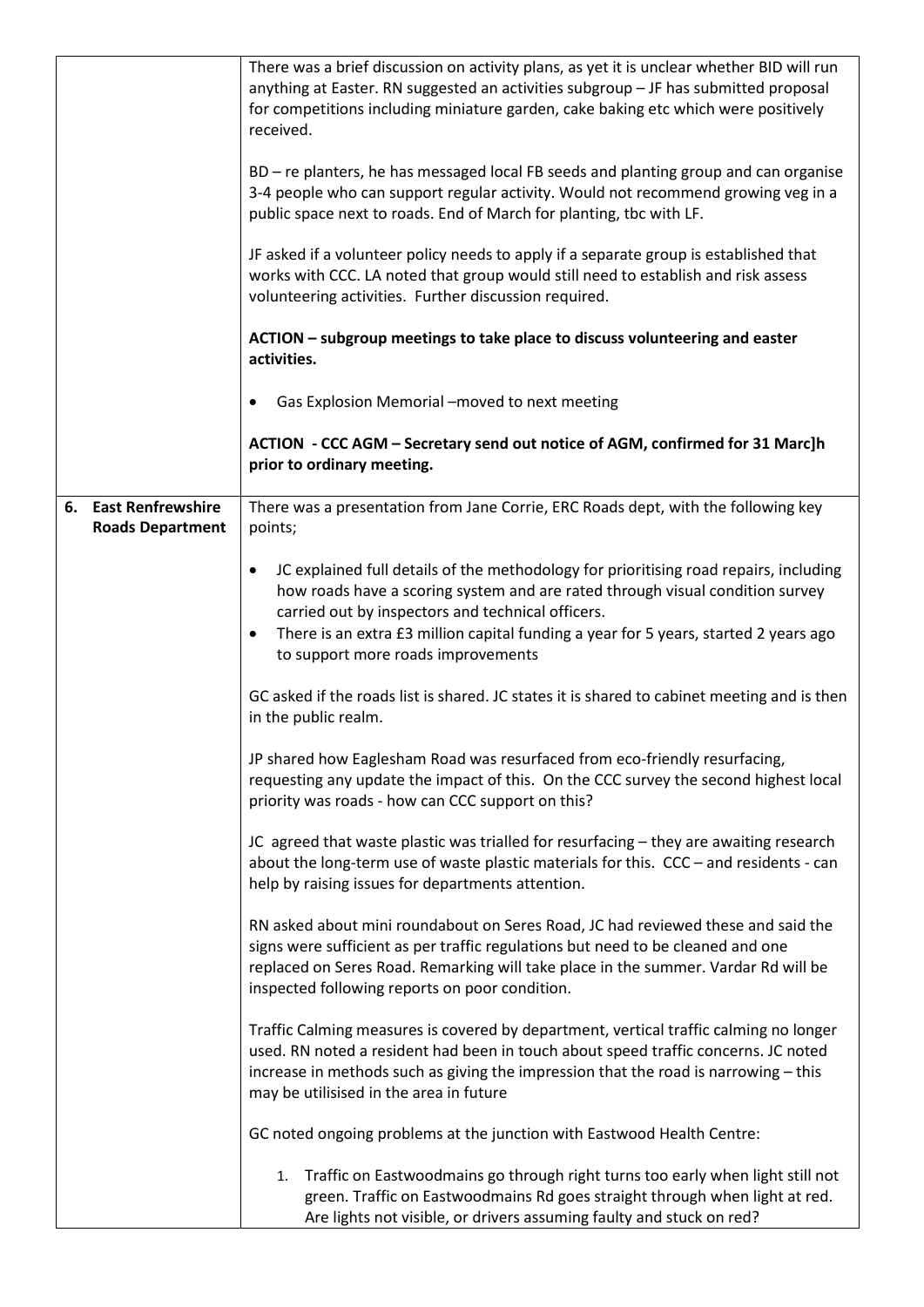|                                                                                               | Seres Road straight or right turn is also difficult for understanding which<br>2.                                                                                                                                                                                                                                                                                                                                                                                                                                                                                                                                                                                                                                                                                                                                                                                                                                                                                                                                                                                                                                                                                                                                                                                                                                                                                                                                        |
|-----------------------------------------------------------------------------------------------|--------------------------------------------------------------------------------------------------------------------------------------------------------------------------------------------------------------------------------------------------------------------------------------------------------------------------------------------------------------------------------------------------------------------------------------------------------------------------------------------------------------------------------------------------------------------------------------------------------------------------------------------------------------------------------------------------------------------------------------------------------------------------------------------------------------------------------------------------------------------------------------------------------------------------------------------------------------------------------------------------------------------------------------------------------------------------------------------------------------------------------------------------------------------------------------------------------------------------------------------------------------------------------------------------------------------------------------------------------------------------------------------------------------------------|
|                                                                                               | direction opposite traffic is going.                                                                                                                                                                                                                                                                                                                                                                                                                                                                                                                                                                                                                                                                                                                                                                                                                                                                                                                                                                                                                                                                                                                                                                                                                                                                                                                                                                                     |
|                                                                                               | GC has reported issues several times having observed near misses. JC stated<br>red lights are visible so if traffic is not adhering to this then it's a police matter.<br>GC asked if roads department monitor effectiveness of junction and any<br>accidents. JC stated they rely on police incidents report and periodic safety<br>audits. No recorded injury accidents, police do not record non injury accidents<br>and no data for near misses.                                                                                                                                                                                                                                                                                                                                                                                                                                                                                                                                                                                                                                                                                                                                                                                                                                                                                                                                                                     |
|                                                                                               | RN thanked JC for attending the meeting.                                                                                                                                                                                                                                                                                                                                                                                                                                                                                                                                                                                                                                                                                                                                                                                                                                                                                                                                                                                                                                                                                                                                                                                                                                                                                                                                                                                 |
|                                                                                               | JC and CAI left the meeting at this point.                                                                                                                                                                                                                                                                                                                                                                                                                                                                                                                                                                                                                                                                                                                                                                                                                                                                                                                                                                                                                                                                                                                                                                                                                                                                                                                                                                               |
|                                                                                               |                                                                                                                                                                                                                                                                                                                                                                                                                                                                                                                                                                                                                                                                                                                                                                                                                                                                                                                                                                                                                                                                                                                                                                                                                                                                                                                                                                                                                          |
|                                                                                               | Minister Jeanne Roddick - MJR; Paul Sokhi - PS, David Wylie-DW, Matt Heaney-<br>MH, Shahed Ali-SA, Gordon Dickson - GD, John Brown- JB joined the meeting.                                                                                                                                                                                                                                                                                                                                                                                                                                                                                                                                                                                                                                                                                                                                                                                                                                                                                                                                                                                                                                                                                                                                                                                                                                                               |
| 7. Greenbank Church<br>and Developments                                                       | MJR thanked CCC for allowing them to attend meeting at short notice. They<br>$\bullet$<br>wanted to share plans for a development at the Greenbank Church site. It was<br>noted they had provided a letter and leaflet beforehand about aims of the project,<br>which were noted as:                                                                                                                                                                                                                                                                                                                                                                                                                                                                                                                                                                                                                                                                                                                                                                                                                                                                                                                                                                                                                                                                                                                                     |
|                                                                                               | Ensure future sustainability of Church and amenities for community<br>$\circ$<br>Protect future of listed church building<br>$\circ$                                                                                                                                                                                                                                                                                                                                                                                                                                                                                                                                                                                                                                                                                                                                                                                                                                                                                                                                                                                                                                                                                                                                                                                                                                                                                     |
| 8.<br><b>Planning</b><br><b>Applications</b><br>(Including<br><b>Eastwood Leisure</b><br>PAN) | Outline details were given of the plans for a care development, expansion of the<br>church hall and a family home on the site, to include new access from Mansefield<br>Road. Artist's impressions were provided and the CC members asked questions<br>around the outline plans, noting to the developers that it was important to raise<br>community awareness of the proposal as much as possible.<br>CCC are keen to ensure sufficient thought is given to likelihood of increased traffic,<br>٠<br>parking requirements and demand on local services such as GP surgeries.<br>RN noted that houses facing the Church fall under the Busby Community Council<br>$\bullet$<br>area<br>CCC will wait for notice from the planning process and review the plans in full<br>$\bullet$<br>accordingly at that point.<br>GC gave planning update:<br>No decision for Care Home application at Drumby Crescent<br>$\circ$<br>One residential application for awareness - a new house being built on spare<br>$\circ$<br>land near Beechlands.<br>Greenbank Nursery have made an application for woodland area in<br>$\circ$<br>Beechlands and Flenders avenue area. This will be a satellite area from the<br>original site at Greenbank gardens, installing a one meter fence, and a wooden<br>circular roof for temporary shelter.<br>JP asked about the mobile phone masts pre-applications. GC noted that one<br>$\circ$ |
|                                                                                               | was rejected and one was withdrawn.                                                                                                                                                                                                                                                                                                                                                                                                                                                                                                                                                                                                                                                                                                                                                                                                                                                                                                                                                                                                                                                                                                                                                                                                                                                                                                                                                                                      |
| 9. Licensing<br>applications                                                                  | No notifications.                                                                                                                                                                                                                                                                                                                                                                                                                                                                                                                                                                                                                                                                                                                                                                                                                                                                                                                                                                                                                                                                                                                                                                                                                                                                                                                                                                                                        |
| 10. Treasurers Report                                                                         | CK gave the Treasurers Report:                                                                                                                                                                                                                                                                                                                                                                                                                                                                                                                                                                                                                                                                                                                                                                                                                                                                                                                                                                                                                                                                                                                                                                                                                                                                                                                                                                                           |
|                                                                                               | Total balance in bank is £1506.56                                                                                                                                                                                                                                                                                                                                                                                                                                                                                                                                                                                                                                                                                                                                                                                                                                                                                                                                                                                                                                                                                                                                                                                                                                                                                                                                                                                        |
| <b>11. AOCB</b>                                                                               | Accounts being audited for AGM<br>Cllr Ireland -advised earlier in meeting of an active travel update - bus priority<br>$\bullet$                                                                                                                                                                                                                                                                                                                                                                                                                                                                                                                                                                                                                                                                                                                                                                                                                                                                                                                                                                                                                                                                                                                                                                                                                                                                                        |
|                                                                                               | development plan between Sheddens and Clarkston Toll. If this goes ahead ERC<br>will look for CCC input.                                                                                                                                                                                                                                                                                                                                                                                                                                                                                                                                                                                                                                                                                                                                                                                                                                                                                                                                                                                                                                                                                                                                                                                                                                                                                                                 |
|                                                                                               | Linda Dillon was voted onto CCC as a co-opted member, having been proposed<br>٠<br>and seconded.                                                                                                                                                                                                                                                                                                                                                                                                                                                                                                                                                                                                                                                                                                                                                                                                                                                                                                                                                                                                                                                                                                                                                                                                                                                                                                                         |
|                                                                                               | Williamwood Station Access - GC asked for update. KO updated that Disability<br>$\bullet$<br>Action ER are taking this forward and will update in three weeks.                                                                                                                                                                                                                                                                                                                                                                                                                                                                                                                                                                                                                                                                                                                                                                                                                                                                                                                                                                                                                                                                                                                                                                                                                                                           |